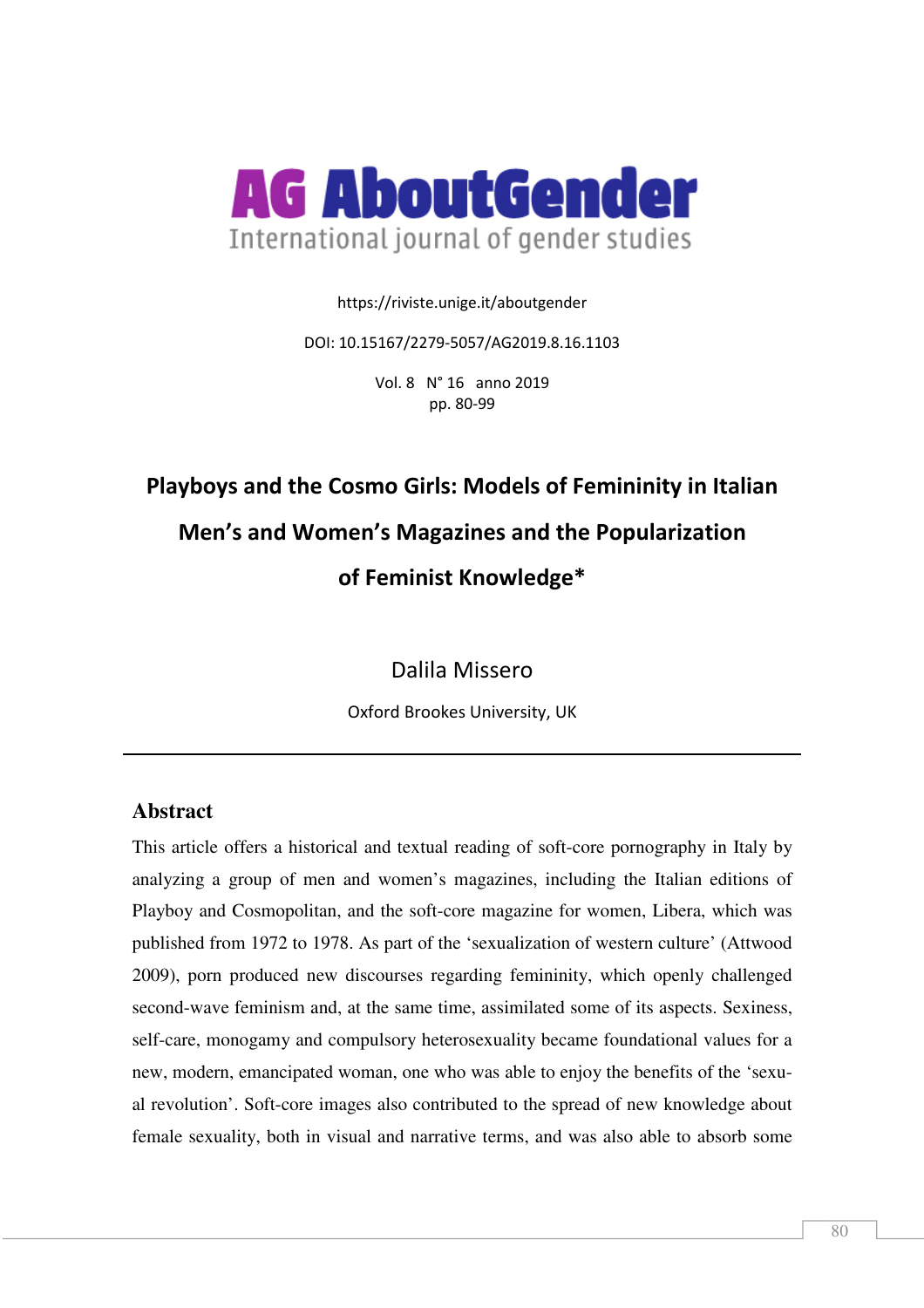key aspects of the second-wave feminist political discourse on sexuality. In particular, the introduction of soft-core images in women's magazines was presented as a 'feminist move' towards women's empowerment. By illustrating the complex cultural function of soft-core pornography for women, this article aims to investigate the historical impact of porn in women's lives and their relationship with popular culture.

**Keywords**: soft-core pornography, women's magazines, feminism, self-help, mass culture.

## **1. Introduction<sup>1</sup>**

The advent of pornography in Western countries is an under investigated historical process, one that has influenced, at many levels, popular culture and people's everyday relationship with media. Today, soft-core images are a common trope in contemporary visual cultures, and their proliferation in mainstream media has been investigated by scholars from different perspectives. Brian McNair, for example, emphasizes the liberating aspects of what he calls the «strip-tease culture» (2002), while post-feminist scholarship has argued that sexualized representations have affected women differently, imposing normativity and the re-traditionalization of gender roles. By means of patriarchal and heterosexist discourses, the «post-feminist sensibility in media» (Gill 2007) has promoted a model of an empowered, sexualized and consumerist woman who is constantly engaged in practices of self-surveillance, monitoring and self-discipline. However, despite the fact that post-feminism was mostly linked to the sexualization of mainstream media in the  $1980<sub>s</sub>$  and  $1990<sub>s</sub>$ , it is still unclear how it has broadly intersected with, in the long term, the sexualization of Western culture, especially outside of the Anglo-American context.

<sup>\*</sup> This article presents the results of my research fellowship at the University of Milan for the National Interest Research Project (Prin) "Comizi d'amore. Cinema and the Sexual Matter in Italy (1948-1978)" funded by the Italian Ministry of Education, University and Research.

<sup>&</sup>lt;sup>1</sup> All translations are by the author.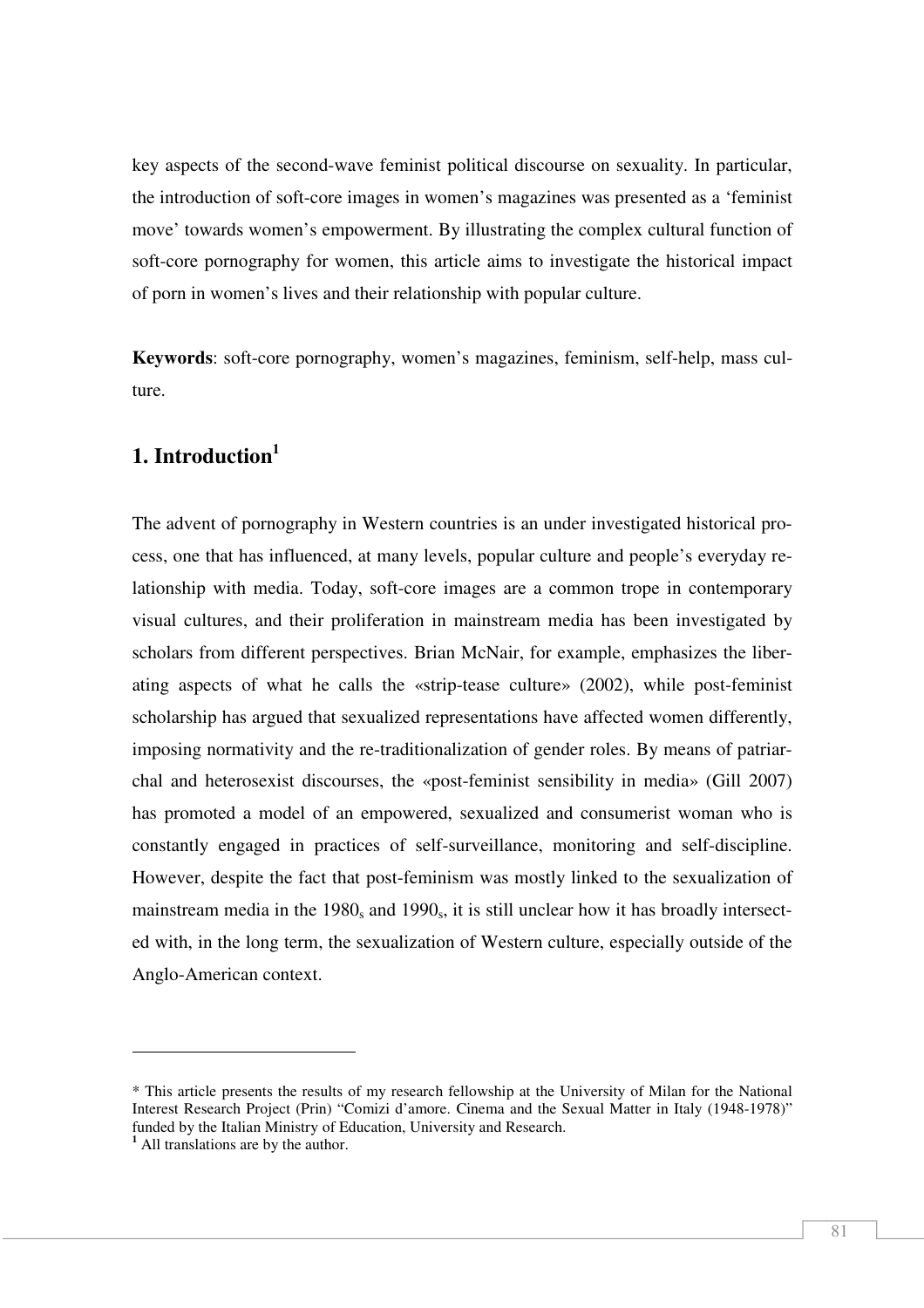Utilizing an archival perspective, this article aims to provide a historical and empirical foundation for the diffusion of post-feminism by studying the impact of soft-core pornography in Italian men's and women's magazines of the early 1970<sub>s</sub>. To do so, the essay focuses on the use of soft-core images in popular culture and puts them into dialogue with the mainstreaming of second-wave feminist sexual discourse. As most of the post-feminist and porn studies scholarship have focused on the Anglo-American context, this article uses feminist historiography as a «corrective» to these theoretical frameworks and as «the best way to respond to absences from contemporary accounts» (Hemmings 2011, 13). In her research on Finnish porn, Susanna Paasonen stresses the importance of local patterns of cultural negotiation in order to «make evident the diversity of the values and associations attached to pornography» (Paasonen 2009, 586). As such, by analyzing the discourse on femininity in soft-porn, and its impact on the media products specifically targeting women, the study of the Italian case offers an innovative perspective on the global development of the «post-feminist sensibility» in the following decades. Here, Anglo-American popular culture was extremely influential, but at the same time, perceived as foreign; therefore, its formats were carefully negotiated for the domestic audience. Similarly, the local feminist movement has developed autonomous reflections on sexuality, which only partially mirrored the American and French debates. Moreover, the relationship of the movement with the cultural industries was complex and not necessarily antagonistic. For instance, they didn't engage in a systematic opposition to pornography as the Americans did, but they still harshly criticized the objectification of women's bodies and sexuality in popular culture. This research thus aims to stress the coexistence of similarities and differences in the way local media and sexual cultures have negotiated the advent of mass pornography.

Here, terms such as *soft-core pornography*, *second-wave feminism* and *post-feminism*  are intentionally put under stress. Given their unstable definitions, they will help me trace their trans-historical influence on sexualized media products and people's everyday lives. For this reason, the article's empirical approach, which is mainly based on archival research and textual analysis, provides a sort of methodological and theoretical corrective to the slippery nature of these terms, tracing a cartography of sexual imageries and cultural practices. To this extent, this article focuses on a heterogeneous array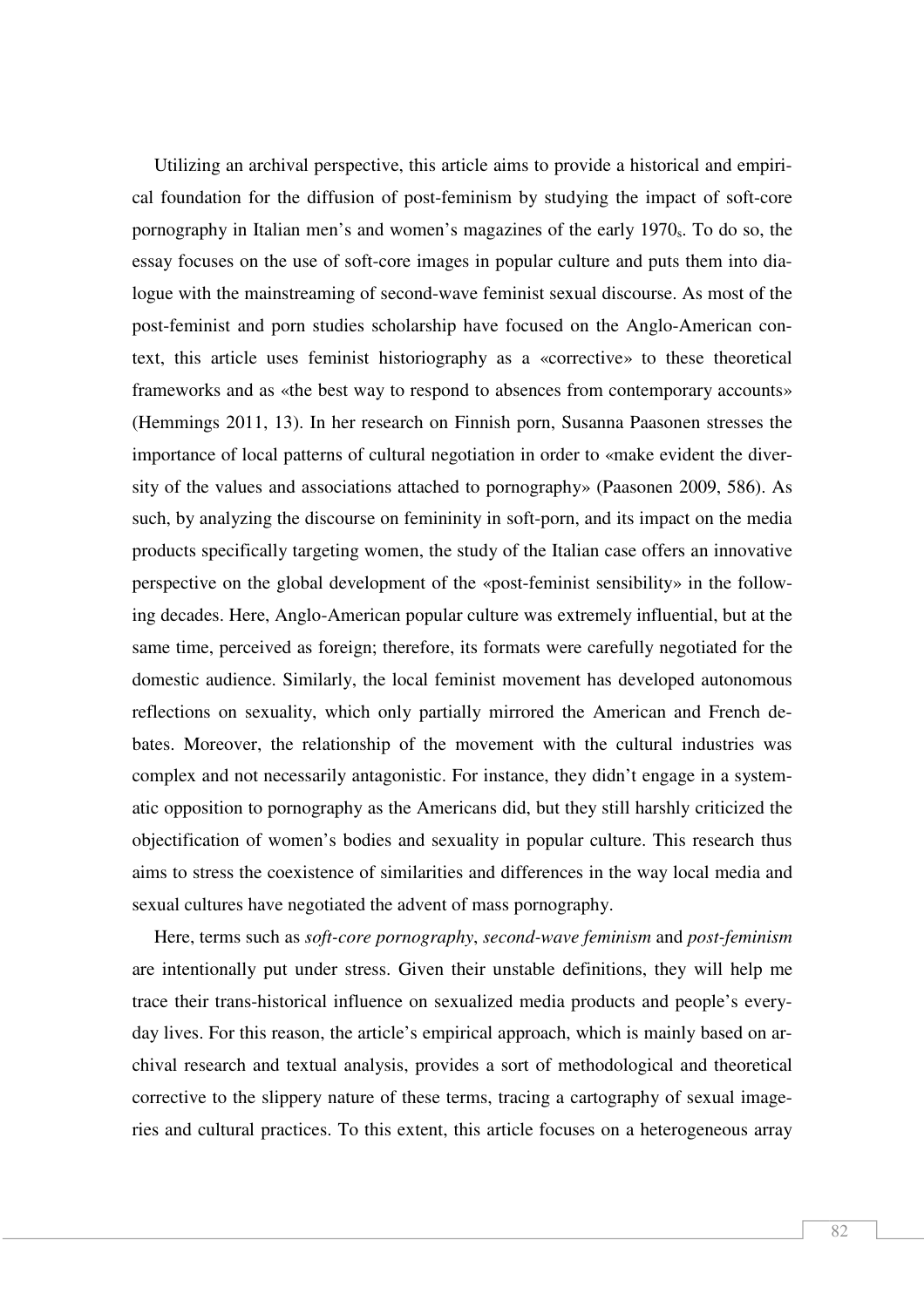of sources, from up-market men's magazines, to glossy women's magazines, to feminist independent press and publishing, which provide varied examples and empirical case studies.

With these premises in mind, this article is broken down into three main sections: the first analyses the relationship between Italian feminism, mass culture and pornography; the second offers an overview of discourses on sexuality and femininity in the local edition of *Playboy*; and the final section considers the use of soft-core images in the conservative women's magazine *Annabella,* the Italian edition of *Cosmpolitan* and *Libera*, the glossy soft-porn magazine for women<sup>2</sup>.

# **2. Italian Feminism and the Mainstream Media in the Age of Mass Pornography**

In Italy, a country foreign to the so-called 'sex wars', the public and feminist debates on pornography have been less polarized than in the United States. The cultural and political heritage of the Italian feminist movement has been mainly discussed in relation to its institutional achievements, such as the reform of family law in 1975 and the legalisation of abortion (1978). However, despite the efforts by scholars and feminist institutions to investigate and valorise other aspects of the movement, there is still a lot of work to do, especially in regards to topics such as the impact of second-wave feminism on Italian sexual cultures, and its reaction to the advent of mass pornography.

In the 1970<sub>s</sub>, newspapers, magazines and tabloids discussed feminism on a daily basis, not only reporting actions and protests, but also interviewing activists and asking for their comments on current events. However, the movement was able to influence the public debate well beyond the stream of the news. Throughout the decade, journalists, intellectuals and academics published several books on topics such as women's emancipation and feminist theory, and large Italian publishing companies such as Feltrinelli and Einaudi released the translations of American and French classics, such as Juliet

<sup>2</sup> The article is based on the study of the magazines: *Annabella* 1958-1966; 1973-1974; *Playboy* (Italian edition) 1972-1978; *Libera*, 1974-1976; *Cosmopolitan-Arianna* and *Cosmopolitan* (Italian edition) 1973- 1977; *effe - rivista femminista* (1973-1978).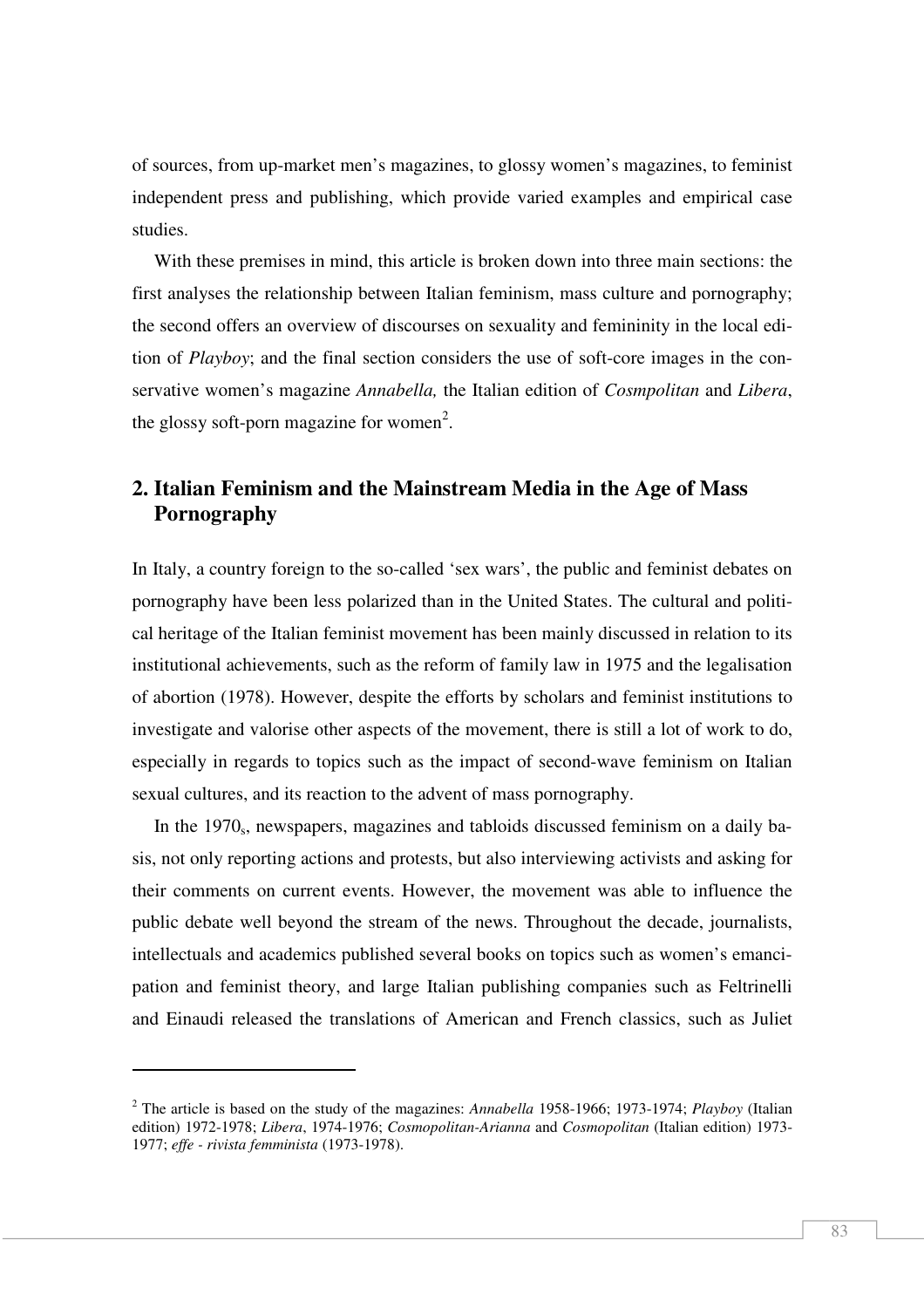Mitchell's *Women's Estate* (1972) and Luce Irigaray *Speculum de l'autre femme* (1976). The movement itself was active in the editorial market with independent publishing ventures like the *Green books* (Libretti Verdi) series by the group Rivolta Femminile. In 1973, the activists of the Roman Feminist Movement published the first issue of the monthly magazine *effe*, which reworked the traditional format of women's magazines by publishing articles on politics, cinema, literature and bulletins to inform readers about the campaigns of Italian and international activist groups<sup>3</sup>. The magazine was distributed on a national level and sold at regular newsagents; it survived thanks to subscriptions and the publication of few advertisements. *effe* well exemplifies the attempt of the Italian feminist movement to create a new political and cultural space for women, with the explicit aim to reach a broader non-activist audience. These concerns are also mirrored in a handful of feminist and independent studies addressing topics such as the absence of women in the cultural industries (Buonanno 1978; Bellumori 1972), and the representation of women in films and television shows (Cif 1977; Garaguso and Renzetti 1978; Frabotta *et al*. 1979). In these examples of feminist cultural critique, notions such as "objectification" and "objectified woman" (*donna-oggetto*) are frequently used, also becoming part of the feminist vocabulary used to discuss pornography. A typical example is the feminist activist invited to a talk show aired by the Italian public broadcaster Rai in 1977, who described as "victims" the actresses Eleonora Giorgi and Ines Pellegrini, and the porn star Ilona Staller<sup>4</sup>. Despite Giorgi and Pellegrini saying they were proud of their bodies and their careers, the activist seemed indifferent to their perspectives. Pellegrini, for example, explicitly affirmed that she was aware of the compromises she was making for her career, and explained that soft-core films were the only option to start a career in Italian cinema. By saying this, she was reclaiming a form of agency that the activist refused to acknowledge or address. Indeed, Italian feminists understood the diffusion of pornography as a consequence of male hegemony in the cul-

<sup>&</sup>lt;sup>3</sup> The magazine is fully available on-line at the url: http://efferivistafemminista.it/ (last accessed: 5 May 2019).

<sup>&</sup>lt;sup>4</sup> Unfortunately, I could not identify the activist, who was just presented as "a feminist". The other guests were the priest Leandro Rossi, a therapist and the porn producer Riccardo Schicchi. This episode of the talk-show "Proibito", hosted by the journalist Enzo Biagi, aired on the Italian national broadcaster Rai on July 4, 1977.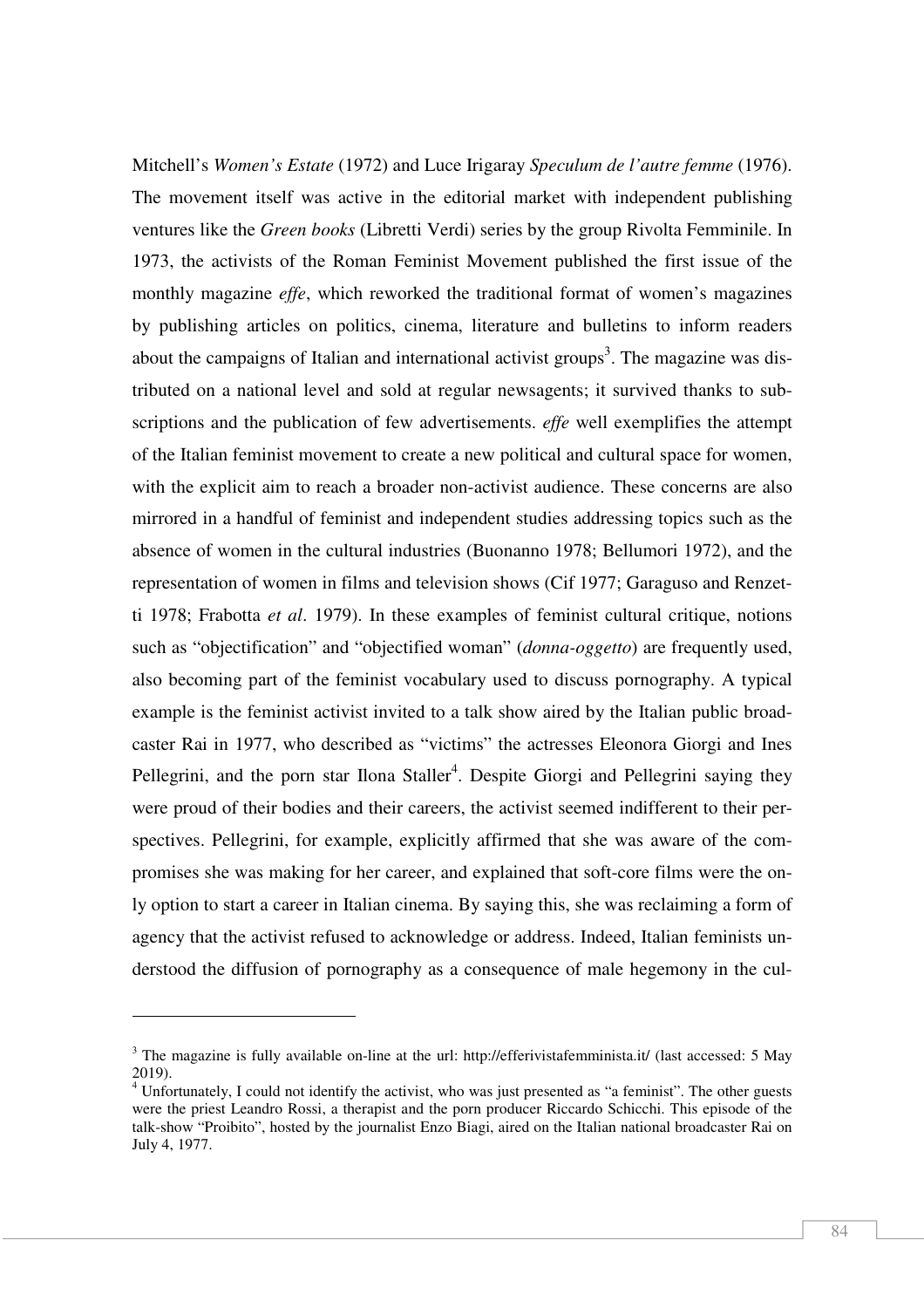tural industries, and interpreted the triumph of eroticism and sex in media as the result of men's inability to represent women's «inner reality» (Frabotta *et al.* 1978, 22). The idea that a woman acting in soft-core films, or modelling for erotic and porn magazines, was in the position to negotiate patriarchal power was not simply part of the plan. However, despite the few violent protests organized by feminists against theatres screening porn films, as reported in the newspapers and by feminist press (Grattarola and Napoli 2015; Carrano 1978), there is no trace of a more articulated, specific reflection on pornography. The movement understood that the commodification of women's sexuality was a product of patriarchy, a trivialization of their bodies, and as such, pornography represented just an aspect of a broader and systematic pattern of women's subalternity.

That said, the feminist intervention in mainstream and public discourses on sexuality was complex and articulated, but ultimately more constructive than oppositional. At its peak of popularity and influence in the public debate, the prevailing concern of the movement was the creation of a space for feminist cultural production, as the impact of the militant film *Processo per stupro* (1979) and the TV show *Si dice donna* (1977-81) testifies. In other words, despite mass culture being heavily criticised, it was also productively used to disseminate a wide range of «feminist protocols» (Murphy 2012) and «situated knowledges» (Haraway 1988), especially about pedagogy and sexuality<sup>5</sup>. A good example of this trend is the Italian edition of the feminist medical manual *Our Bodies, Ourselves* (t.t: Noi e il nostro corpo) by the Boston Women's Health Collective, which appeared in 1974. The publishing company Feltrinelli asked a group of Italian activists to work in collaboration to amend the original text with practical information on the local healthcare system, which included adding a bibliography of feminist books and sexual manuals available in the peninsula. This edition of *Our Bodies, Ourselves* was reprinted 24 times in 8 years, and became a classic for an entire generation of young women who had access, for the first time, to direct and simple knowledge about their bodies and sexuality. Until then, most information about female sexuality and intimacy passed through the advice columns of women's magazines, which combined religious

<sup>5</sup> The essay *Little Girls: Social Conditioning and Its Effects on the Stereotyped Role of Women During Infancy* (o.t.: *Dalla parte delle bambine,* 1973*)* by Elena Gianini Belotti is a good example of feminist pedagogy going mainstream. It was translated in English and French and is still in print by Feltrinelli.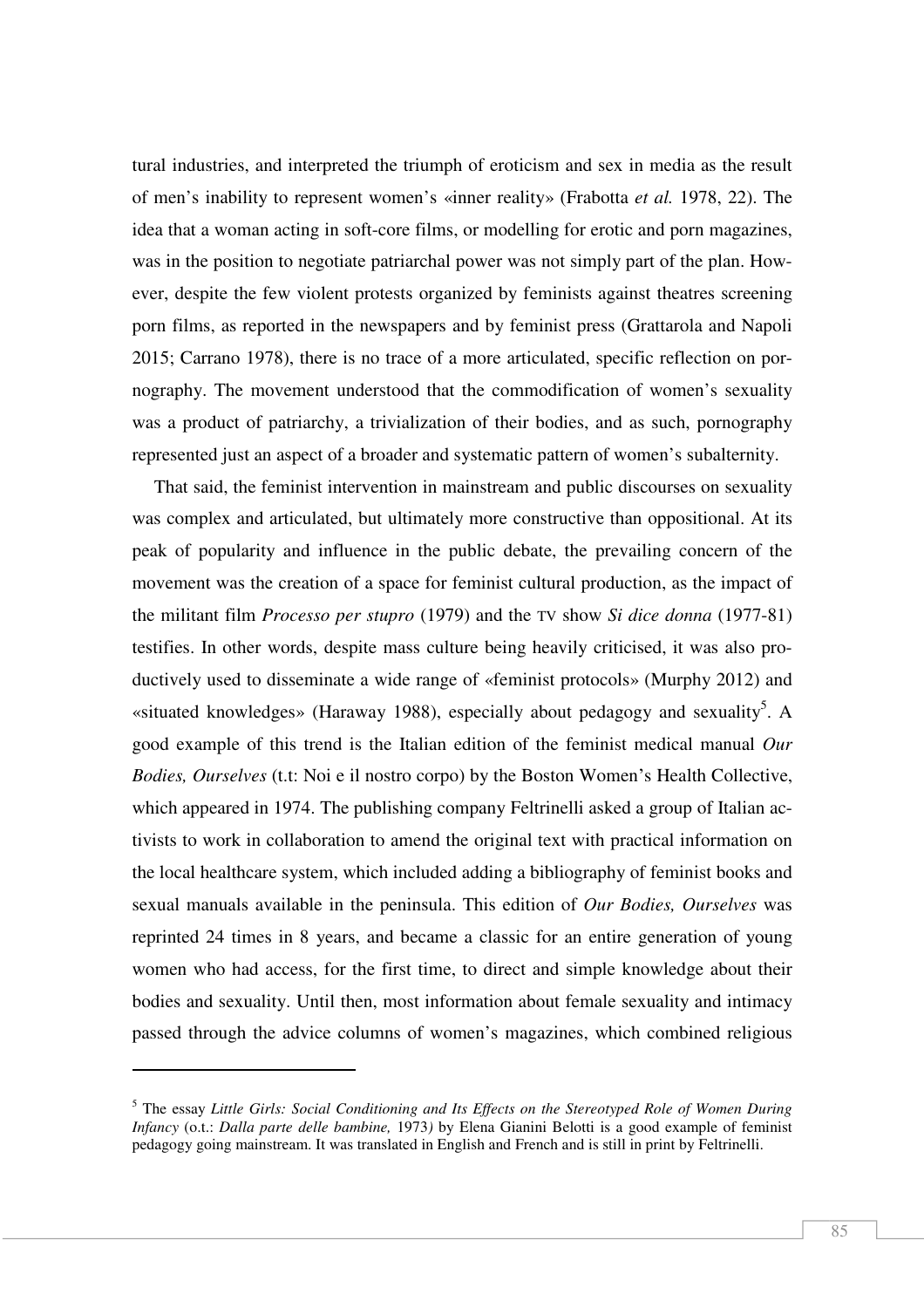and moral prescriptions with sexology, although no programs on sexual education were provided in Italian schools. *Our Bodies, Ourselves* discussed wide aspects of women's emotional lives and relationships, linking first-hand experiences with medical information. The chapter «We are lesbians» offered, for the first time in a Italian mainstream publication, a non-sensationalist and political understanding of female homosexuality, which also helped some Italian women to come out as lesbians (Biagini 2018, 98)<sup>6</sup>. Our *Bodies, Ourselves* certainly contributed to introducing feminist self-help in the Italian mainstream discourses on sexuality, disseminating the notion that women's direct experiences represent the primary, and thus more relatable, source for sexual knowledge. By touching broadly on topics such as emotions, relationships, and fantasies, this book well exemplifies how feminism has «contributed to rationalizing intimate relationships, that is, to submitting them to neutral procedures of examination and argumentation, predicated on an intense work of self-examination and negotiation» (Illouz 2007, 36). Such a tendency translates in a complex relationship with the body, which puts together emotional health and self-care, and establishes a broader «ontology of emotions» (Ivi, 33), based on reflexivity, self-policing and psychological introspection. In Italy, the activist translation of this practice was the «consciousness-raising groups», which consisted of women-only discussions where participants shared their affective and intimate experiences, as well as their desires and aspirations. In this context, *Our Bodies, Ourselves*  enabled radical politics to connect with a vast audience of young Italian women who were seeking answers to their growing concerns about sexuality.

## **3. American Models, National Playmates and Beauty Icons**

l

While feminism, on multiple levels, promoted new forms of sexual knowledge based on the scrutiny of the self, soft-core pornography and erotica were invading the Italian edi-

<sup>&</sup>lt;sup>6</sup> This chapter also reveals the difficulties of the Italian feminist movement to acknowledge female homosexuality, as evidenced in an opening note from the Italian editors which clarifies: "The Americans talk about lesbians and lesbianism without necessarily comprehending the negative meanings generally attributed by us [Italians]: homosexual relationships between two women which reproduces the sexist roles of man and woman" (75). An accurate reconstruction of the difficult position of lesbians in the Italian feminist movement is in Biagini, 2018.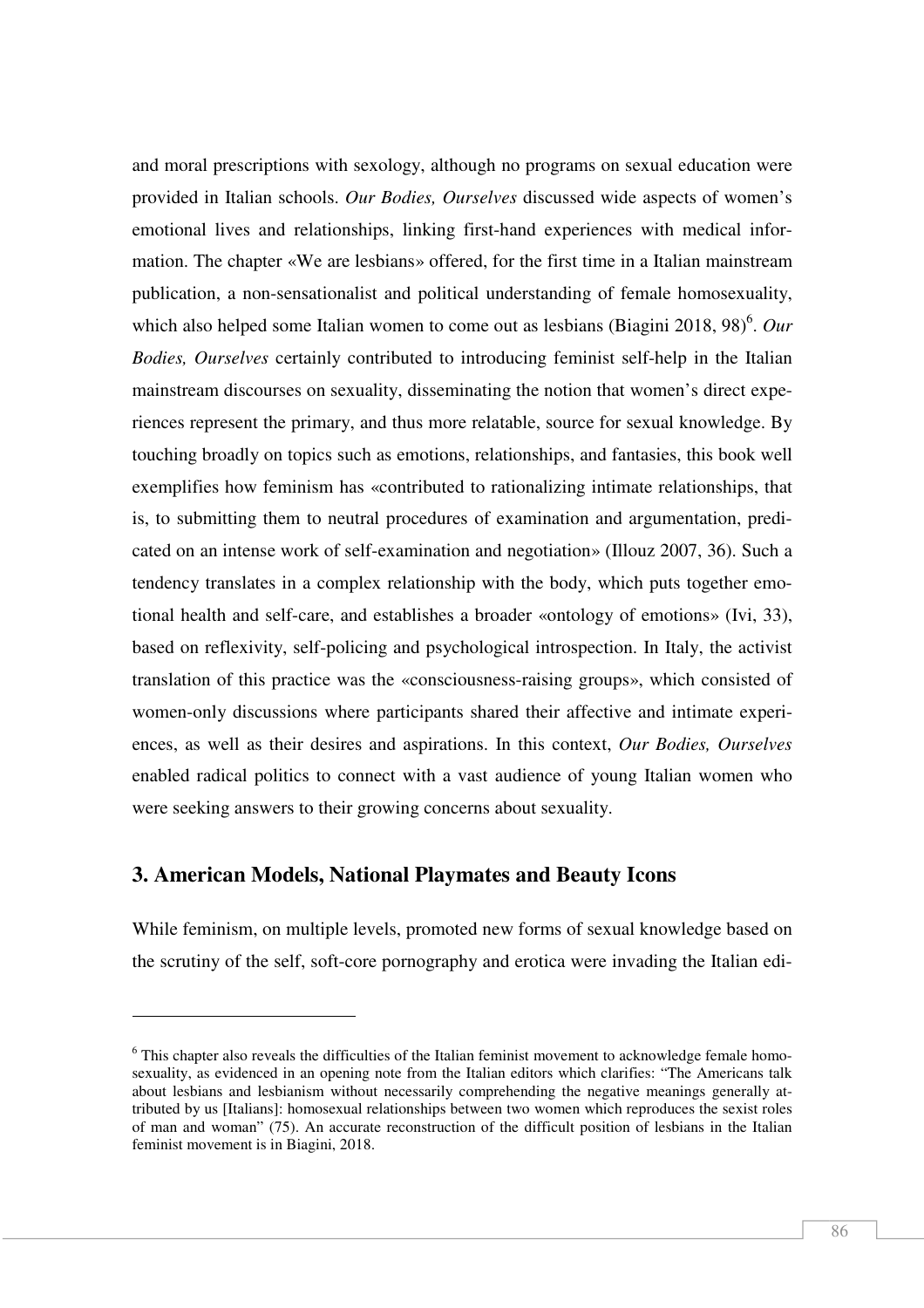torial market. The first soft-porn magazine legally sold in Italy was *Men*, an erotic weekly launched at the end of 1966 by two publishers based in Rome, Adelina Tattilo and Saro Balsamo. Before then, porn and sexually explicit pictures circulated clandestinely, or were confined to down-market publications, which were regularly targeted by Catholic associations or individual citizens who claimed to protect the morality of the community.<sup>7</sup> After a few requisitions and trials for obscenity, *Men* and its monthly edition, *Playmen*, eventually succeeded in the legitimization of a niche market for erotica, which would grow dramatically in subsequent years (Passavini 2016; Maina  $2018$ )<sup>8</sup>. By translating Hugh Hefner's *Playboy* philosophy for Italian middle-class men, Balsamo and Tattilo's top-shelf magazines created a new public arena for porn consumption, one that was considered transgressive, but at the same time, modern and culturally informed.

In November 1972, the main publishing company Rizzoli eventually released an Italian edition of *Playboy*, which previously circulated clandestinely or via international subscriptions. However, this operation was not as simple as the publisher probably imagined, since Italian readers immediately wrote asking for more original content and expressing their preference for the "natural" and "less artificial" Italian models over the big breasted American "Playmates of the Month". Evidently, the prototype of the girl next door did not work for the local readers, who explicitly requested nude images of the young actresses starring in Italian soft-core and erotic films, like Agostina Belli, Laura Antonelli, Eleonora Giorgi, Barbara Bouchet and Gloria Guida. In accompanying articles, these girls were characterised as care-free and independent, as former students, or travellers who aspired to good careers and success. When asked about their choice to pose naked, most of them claimed it was part of their professional duties, or something they did with the hope of reaching bigger career goals. Like many American playmates who were looking for fortune in the Hollywood dream-factory, these young stars of

 $<sup>7</sup>$  Documents held at the archive of the Catholic association "Azione Cattolica" (Isacem, in Rome) are ev-</sup> idence of the existence of systematic campaigns against the "immoral publications" legally sold at the newsagents. The censorship of press was abolished in the aftermath of WWII, with the advent of the democratic regime. From that moment, the associations for morality generally appealed to the existing laws for the preservation of "public decency", which basically gave the judge case-to-case discretion. <sup>8</sup> Balsamo and Tattilo developed a well-aimed editorial approach by promoting a branding strategy simi-

lar to *Playboy*, by means of a cat logo. When the first issues of *Men* were confiscated, the magazine introduced a campaign inviting readers to put a sticker on their car with the logo and motto, "I read *Men*".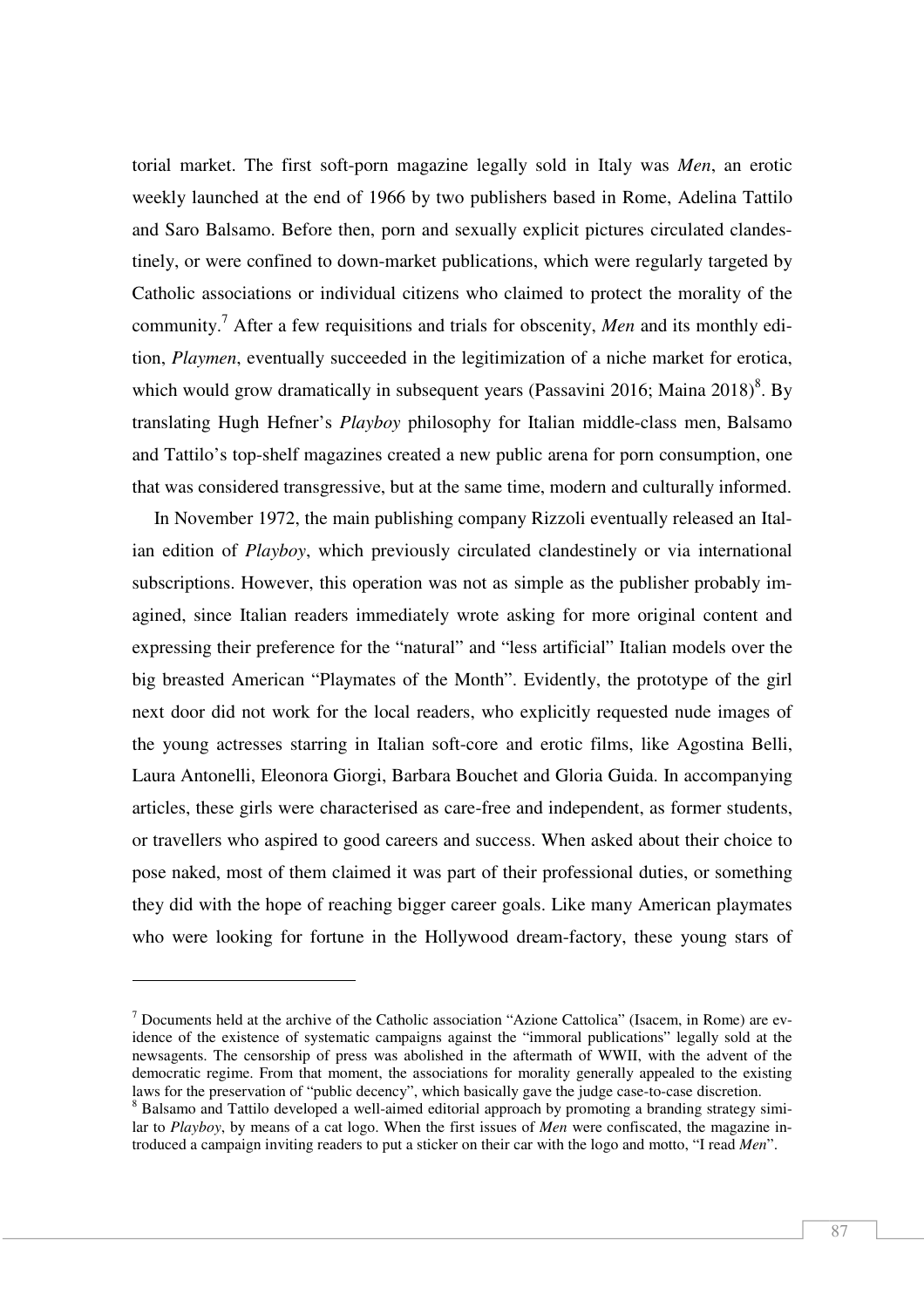erotic cinema were generally waiting for a real opportunity to demonstrate their talent in films with an important director. As opposed to the inaccessible divas of the previous generations, such as Gina Lollobrigida and Sophia Loren, these younger women were not afraid to display their bodies in the hope of improving their professional status. In the heterosexist framework of *Playboy*, the ambitious and sexually available young woman takes part in a multifaceted 'sexual theory' in which the relationship between sexuality and consumerism establishes priorities and rituals for both men and women. As such, heterosexual intercourse is just a tool for the fulfillment of broader individual aspirations of social mobility, a strategy that also applied to men. In her seminal analysis of *Hustler*, Laura Kipnis examines the magazine's «relation between discourses on sexuality and the social division of labour, between sexual representation and class» (Kipnis 1992, 373). Soft-core magazines like *Playboy* gave readers advice on many aspects of men's everyday lives, in which women, rather than being mysterious and threatening sexual creatures, were key to accessing a world of pleasure and commodities. However, some Italian readers evidently felt challenged by the high price of the magazine and the advertisements of expensive bottles of wine and jewels, so much so that they openly complained about the magazine's classism and the inaccessibility of the *Playboy* philosophy for factory workers (Brandone 1972). The editorial staff responded to these critiques by claiming the right to present an ideal and satisfactory lifestyle, which invited readers «to be happy and enjoy the lighter side of life». *Playboy* Italy thus offered a utopian, escapist site for men, which promoted expertise (about cooking, home design, art, amateur film and fashion) and a visual, strictly heterosexual, pleasure. Indeed, while down-market magazines, including porn comics, displayed a variety of sexual practices and orientations, including male and female homosexuality, *Playboy*'s compulsory heterosexuality substantially prevented any manifestation of homoerotic desire by categorically excluding naked male bodies from its pages. In this respect, Rizzoli's magazine was much stricter than *Playmen*, where a dedicated section, which appealed to female readers, included pictures of naked men<sup>9</sup>. However, even in

<sup>&</sup>lt;sup>9</sup> This series, titled "The Naked Heroes", lasted only two years (1971-72). Of course, it is very likely that this section stimulated forms of queer desire in the male readers, well beyond the explicit purposes of the editorial line. However, in the same period, the down-market weekly magazine by Tattilo and Balsamo*,*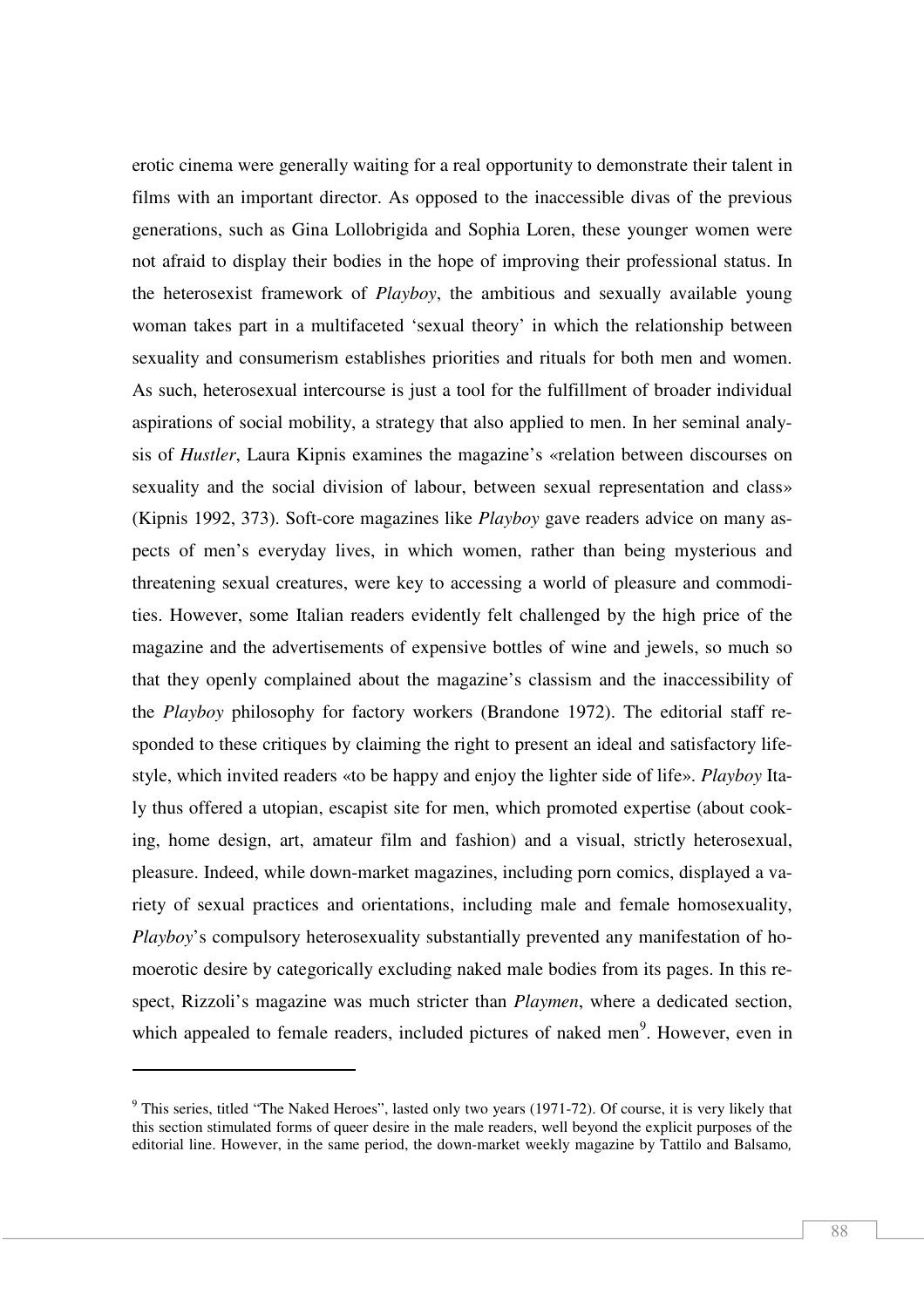this bastion of men's entertainment and escapism*,* which paid very little attention to politics and current events, there were a few references to feminism, which was generally addressed as a threat to the masculine utopia of the magazine<sup>10</sup>. In a letter, a reader accused feminists of wanting to «substitute men, dressing like men, criticize men, who, frustrated, ended up as transvestites to imitate the weaker sex» (Bernasconi and *Playboy* editors 1974). *Playboy* reassured him with these words, «feminists are very pleasant, as long as at the end of their 'anti-man speech' they take off their underwear and bra and do their duty. […] The weaker sex shouldn't be imitated, but erotically defeated» (*Ibidem*). The engagement with feminism continued in a farce with the journalist Paola Fallaci, who regularly penned a column titled «The Enemy», in which she presented herself as a supporter of the movement and replied to critics who were against women's emancipation. Feminist claims were also discussed in many of the *Playboy* interviews, and excerpts from feminist books, such as Germaine Greer's *The Female Eunuch*, were translated from the American edition. This choice was explained by the Italian editors as the need to answer to the feminist magazine *effe*, which had published an article by Greer the month before that explicitly attacked *Playboy* for its mystification and objectification of women's bodies (Greer 1973).

## **4. Soft-Core goes to Women: Cosmopolitan's Great Orgasms and Libera, a Porn magazine for her**

As Clarissa Smith notes, the *Playboy* philosophy «was not just maleness in opposition to femaleness but to a particular form of respectable, self-censoring femaleness» (Smith 2007, 20). By doing so, it presented a model of femininity which diverged significantly from the traditional stereotypes of the mother and wife, which were promoted in America by women's magazines such as the *Ladies Home Journal* and *Good Housekeping* 

<u>.</u>

*Men,* included a section called "Adam's Mirror", edited by Giò Stajano - one of the most important gay public figures in post-War Italy, which was explicitly dedicated to the gay-male reader.

<sup>&</sup>lt;sup>10</sup> Elizabeth Fraterrigo identifies 1967 the beginning of a liberal turn in the American edition of *Playboy*, which openly endorsed the civil rights movement and the liberalisation of marijuana, and manifested a clear opposition to the Vietnam War (Fraterrigo 2009, 159-166). By contrast, despite the fact that Tattilo and Balsamo were supporters of the Socialist Party, their magazines mirrored the heterogeneous political views of their editorial staff, which gathered together left wing advocates and neo fascists (Passavini 2015).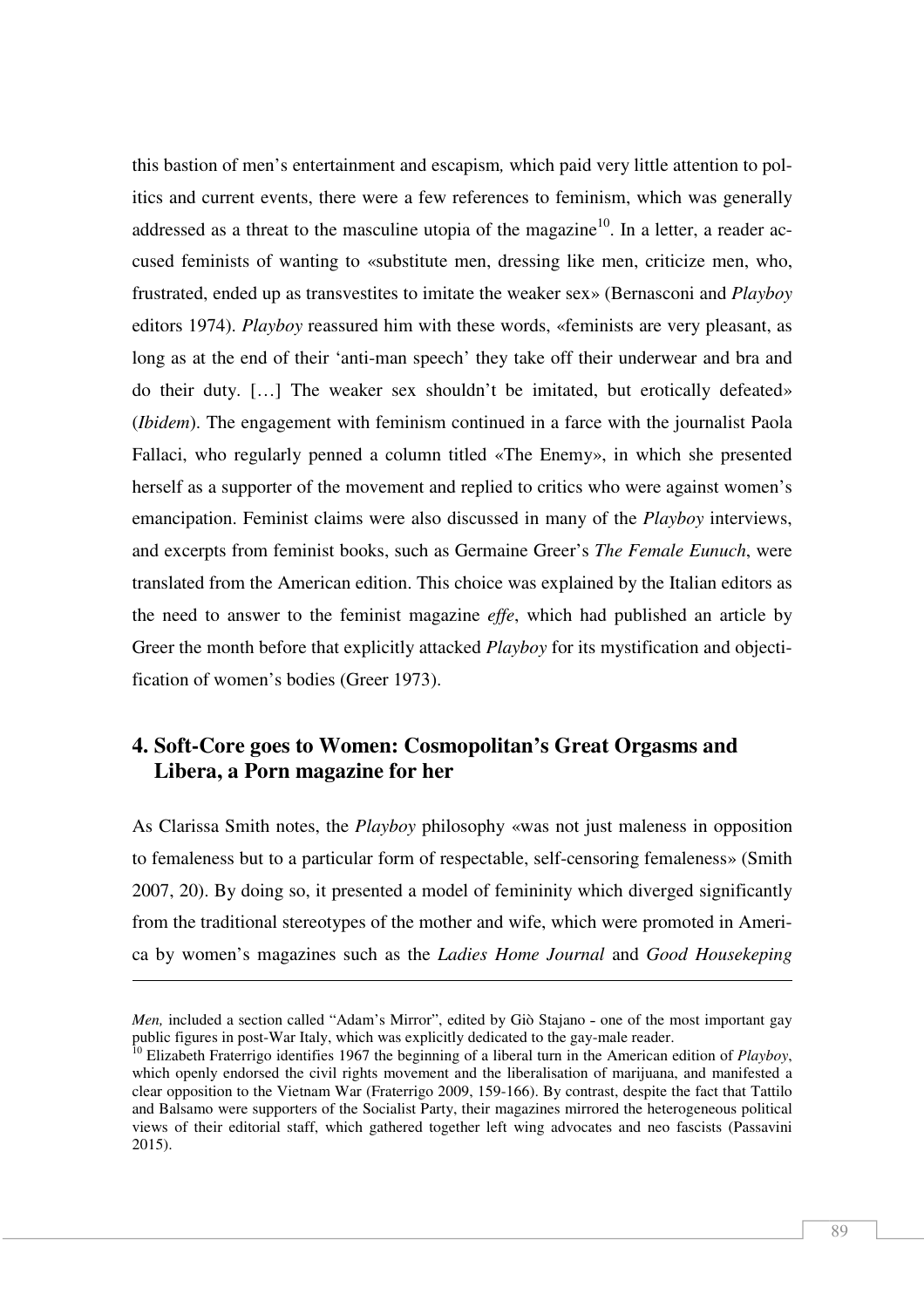(Ehrenreich 1983). Similar publications began to flourish in Italy after WWII, and despite their middle-class and relatively cultured readership, these magazines have been historically dismissed as low-culture, and considered, especially by feminists and leftwing intellectuals, as responsible for the subjection and political illiteracy of Italian women<sup>11</sup>. This opinion is not surprising, and recalls a classic and biased understanding of mass culture as a means of oppression, one that identified the housewife as the epitome of middle-class consumerist alienation (Garofalo and Missero 2018). That said, it is also true that in general women's magazines were far from holding any political commitment. Even in the  $1970<sub>s</sub>$ , at the peak of second wave feminism, all of them had a male director and a majority of male contributors, and showed very little interest in current events. However, during the same time it is possible to observe significant changes both in terms of their representations of the female body and their discourses on women's sexuality, which increasingly included references to soft-core culture and self-help. A good example of this is *Annabella*, a conservative women's magazine published by the same Italian editor of *Playboy*, Rizzoli. Its readership was primarily composed of mothers and wives whose emotional and sexual education was deeply rooted in traditional Catholic ideas of family and marriage. Self-help culture and self-improvement were framed within the traditional schemes of femininity, and any transgression from the moral path was usually represented as a source of unhappiness, while self-sacrifice for the family and husband was portrayed as rewarding and self-improving. This notion, which aimed to combine American consumer culture with Italian Catholic values (Harris 2017), resulted in an increasing volume of advice and expert columns on beauty products, good manners, home economics, home design, medical advice, including psychological and gynaecological advice. In 1972, *Annabella* set up a hotline for readers to contact its experts for advice. Every week a time-schedule was published to direct readers to the desired counsellor. It is not surprising that sexological advice was also provided by a priest, Don Liggeri, who collaborated with the magazine for twenty years and

<sup>&</sup>lt;sup>11</sup> One of the most famous Italian feminist critiques of women's magazines of the time is the book *Naturale come sei* by media scholar Milly Buonanno (1976), which was preceded by Gioacchino Forte's *I persuasori rosa* (t.t.: *The Pink Persuasors,* 1966) and Laura Lilli's essay *La stampa femminile* in Ajello *et al.*, 1976. However, women's magazines were also regularly targeted by *effe* and the other major feminist magazine during this time, *Noi Donne*.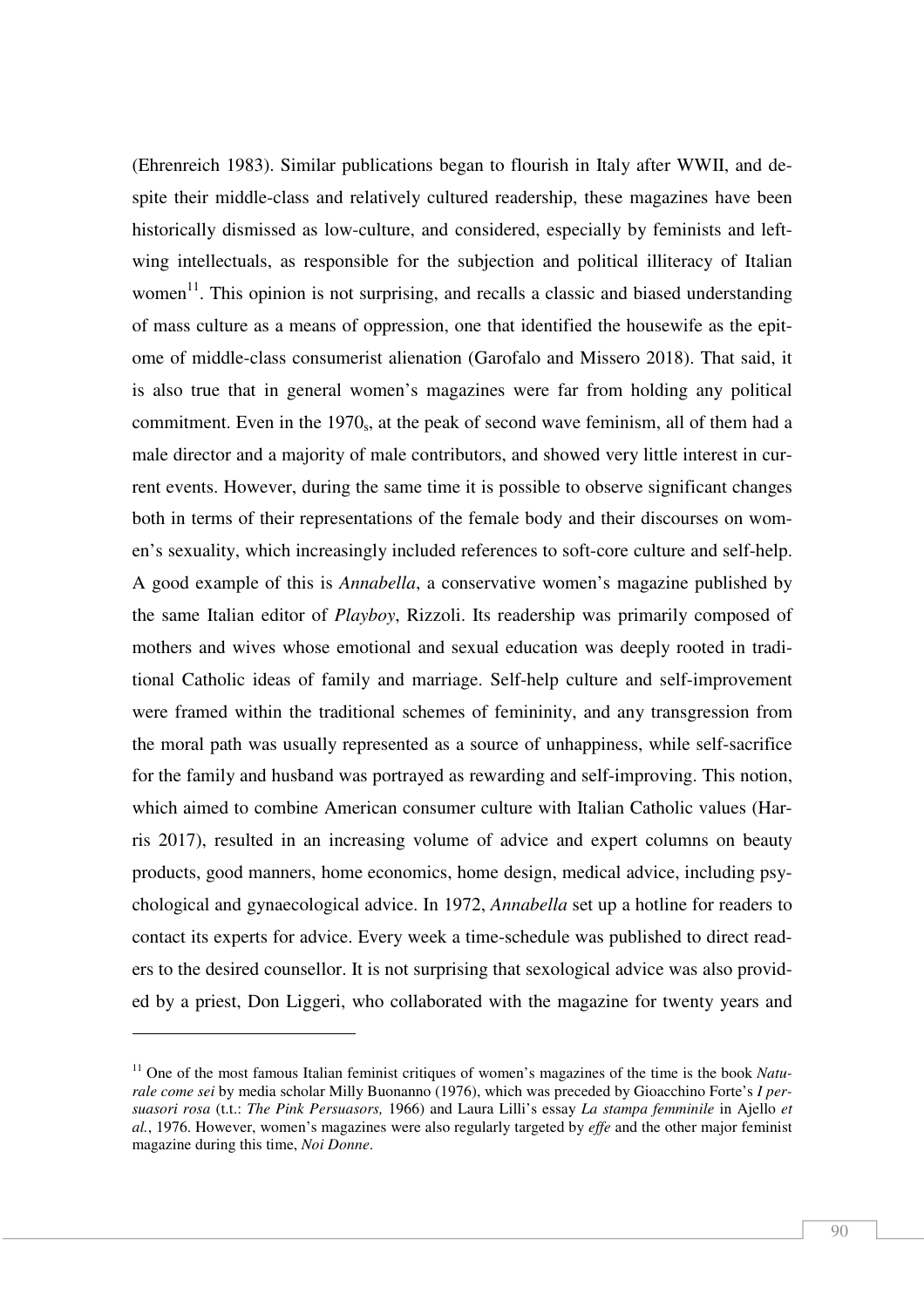penned many articles on topics like frigidity and childbirth, in close consultation with a gynecologist<sup>12</sup>. The role of Liggeri was to reassure readers about the moral issues inherent in the search for sexual pleasure: this was something to be saved for the benefit of marriage and to bring back the attention of a distanced husband. This approach to sexual matters coexisted with the gradual appearance of soft-core stars in the magazine as models in fashion and beauty articles, as well as gym tutorials. This choice was explained by the editorial staff with the following words: «[the majority of] our female readers are interested in these figures because they want to know what the girls are like [...] who drive men from all over the world crazy» (Mosca 1973). It would seem *Annabella* was aware that its readership was as interested in being sexy and driving men wild as it was in getting married. The impact of soft-core pornography on the models of heterosexuality in the magazine is further confirmed by a fashion article that appeared in *Annabella* portraying two male models working in the newsroom of Italian *Playboy* (Sartorio and Vigo 1973). As part of the editorial staff, they were preparing a photo shoot for the model and actress Aurore Clement, who was at the very beginning of her career. In a similar setting, the soft-core magazine appears to *Annabella*'s readers as a glamorous and desirable site for the construction of the female beauty.

This re-configuration of the heterosexual woman was further fueled by the Italian edition of *Cosmopolitan*, which appeared in April 1973. As Barbara Ehreinrich notes, «Women would not get public license to have fun [until] Helen Gurley Brown took over *Cosmopolitan* and began promoting a tamer, feminine version of sexual and material consumerism» (Ehreinrich 1983, 45). The most innovative aspect of Gurley Brown's editorial line was the offer of practical solutions to the everyday problems of a target readership with tremendous potential: the unmarried working girls, who were also the designated readers of her best-selling books *Sex and the Single Girl* and *Sex in the Office*<sup>13</sup>. In Gurley Brown's terms, the main concerns of single young women were sex and money: «sexuality is the route to female empowerment and sex appeal should be

 $12 \text{ In } 1948$ , Don Liggeri opened the first marriage counselling institution in Milan, which was inspired by the similar experiments conducted by American Catholic associations like the Christian Family Movement.

 $13$  The books were translated in Italian respectively in 1965 and 1967.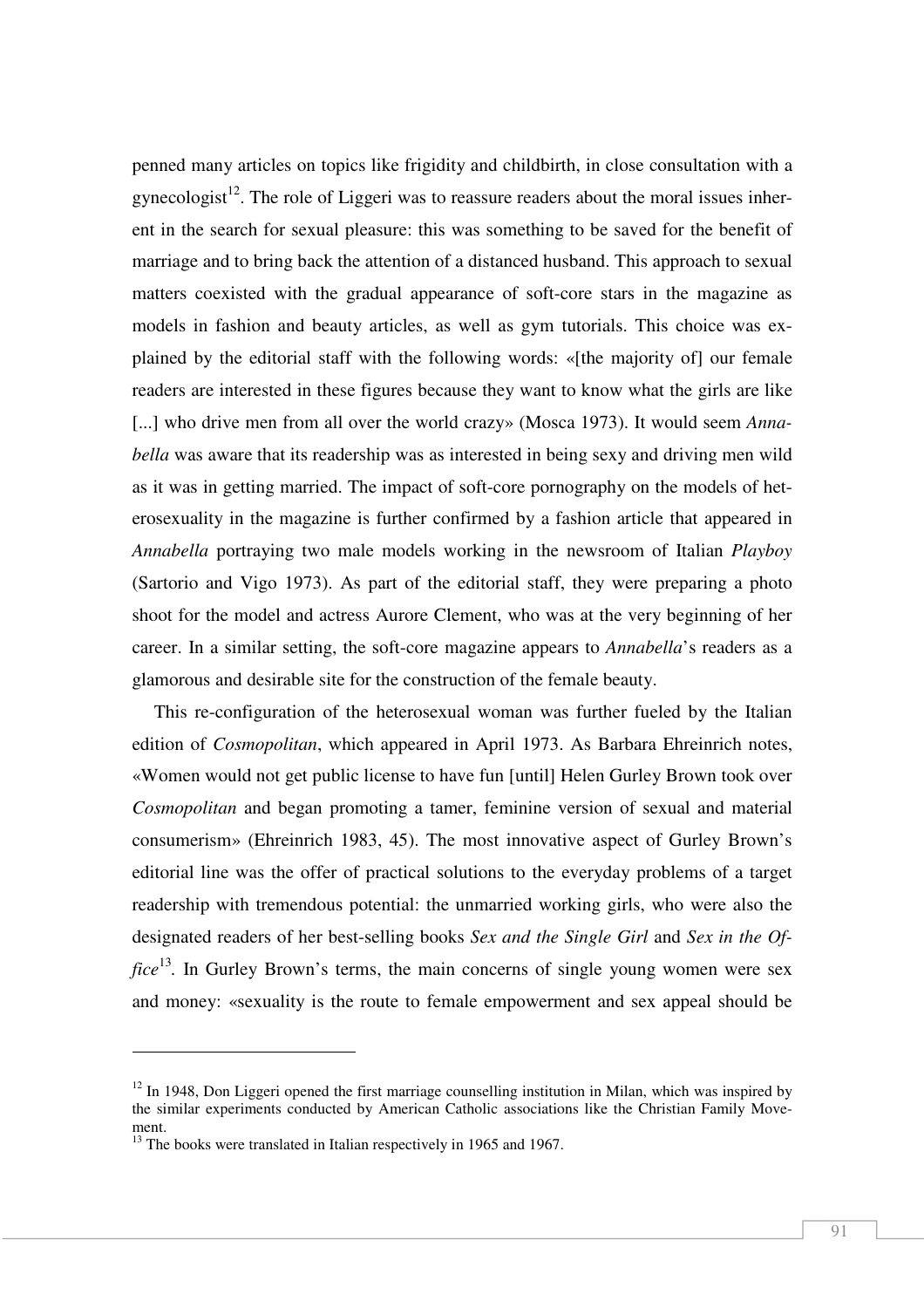used in the workplace, in social settings, and in the bedroom to gain all the glittering prizes, whether they be promotion, friendship, status, or marriage» (Whelehan 2005, 27). But most importantly:

in Brown's regimen explodes the myth of natural, effortless sex appeal, replacing it with the notion that femininity is [...] an asset hard won and bolstered by being aware of one's strong points and knowing how to apply cosmetics and wear the appropriately styled clothing. The ideal single girl is an artist whose most treasured creation is herself (Whelehan 2005, 27).

With this spirit, in April 1972, Gurley Brown managed to publish the first centrefold of a naked man, actor Burt Reynolds. Needless to say, the magazine immediately sold out, selling 1,55 ml copies. Gurley Brown pitched the centerfold as a milestone of the sexual revolution («nobody talked about it, but women liked to look at men naked. I did»), and as a quasi-feminist response to men's magazines like *Playboy* and *Penthouse*  («We had the feeling that the reason why […] there is such a dearth of nude men, is that, until recently, those in control of publications have been men»)*.* <sup>14</sup> After publishing the centerfold, the American version of *Cosmopolitan* crossed the threshold from mainstream magazine to sex magazine in the public mind, so much so that «some stores in the rural areas […] removed the magazine from racks and placed copies behind the checkout counter» (Landers 2010, 228). The centrefold's success also inspired the birth of a new market of soft-porn magazines for women, including *Playgirl* and *Viva Magazine.* Going back to Italy, the local version of *Cosmopolitan* was not able to push the life-stylization of female sexuality that far. Like *Playboy*, *Cosmopolitan* not only needed to partially adapt to the customs of local readers, but also to the habits of the domestic press industry: the director, like in every other Italian women's magazine, was a man, Franco Nencini; and despite the success of the centerfold, Reynolds' pictures appeared, cut and reduced, only in the second issue, in May 1973 (Greene 1973). In a series of letters published in the following issue, some readers complained about this solu-

 $14$  Both quotes are from Landers (2010, 227-8).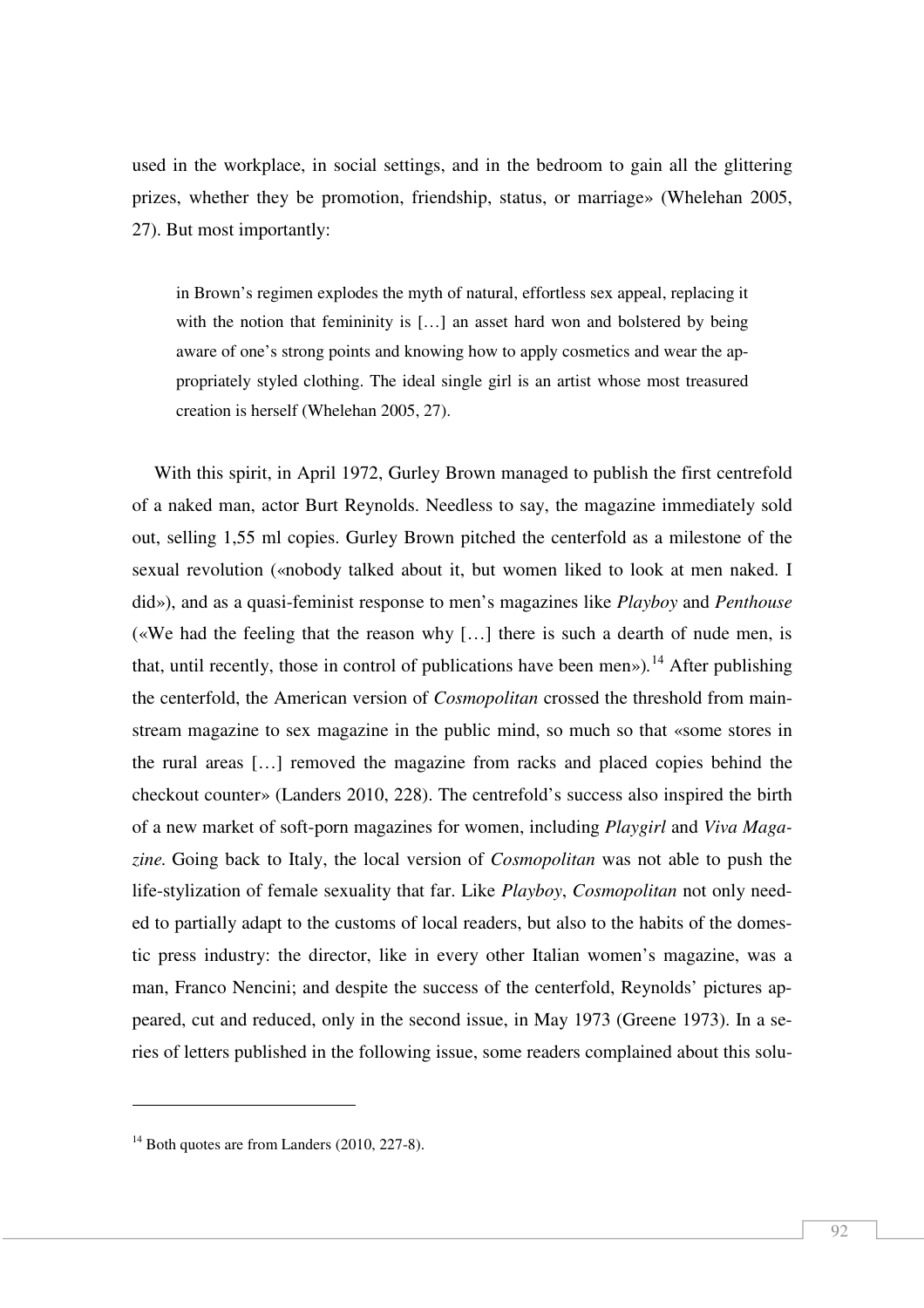tion, and also claimed that they did not understand the reason why the magazine published naked photographs of women instead. Indeed, pictures of naked women were consistently present in the articles about sex and relationships, which included guides for masturbation with images of semi-naked women. More advice on sex and relationships was provided by excerpts from self-help books like *How to make your wife your mistress* and *How to make your husband your lover*, and the personality tests and howto articles, which guided women into their physical and psychological journey to sexual pleasure. Female pleasure was presented here as a fundamental aspect of any heterosexual relationship, with an innovative approach: *Cosmopolitan* offered, for the first time, practical solutions which did not require the intervention of experts. As such, rather than nurturing anxieties and mystery around the female sexuality, *Cosmopolitan* supported women's right to take control of their own bodies. Self-policing and self-training corresponded with knowledge and results, and this approach also encouraged readers to follow the visual instructions provided by the many sexualized pictures present in the magazine. These pictures provided detailed information about how the female body should move and look, while the male body remained visually and verbally taboo. Softcore images with naked women consistently appeared in fashion and beauty articles, as well as in the most obvious sex advice pieces, whereas the heterosexual couple is only verbally described. Also, gym tutorials displayed *sex-ercises*, and touted sex as a good way to stay fit (Friedman 1973; Cosmopolitan 1977a). As an example of feminist selfhelp, *Cosmopolitan* puts in women's hands the fate of their bodies, eroding the importance of the experts' advice as presented in the traditional women's magazines like *Annabella*. *Cosmopolitan*'s ideology of pleasure and self-help was entirely depoliticized; therefore, the publicity of intimate problems was framed in an implicit ideology of heterosexuality and monogamy in which men and Italian women's limited access to labour remained substantially unquestioned. In this picture, the Italian version of the single-girl results in a less independent woman who is not really concerned with a career and budget, but rather her sex appeal. Discussions about sexuality and relationships prevailed across a number of how-to articles on the working environment, and waged labour was discussed in the traditional form of the "suitable job for women". In regards to politics, the article *Managing the body? Yes, but with self-awareness* summarizes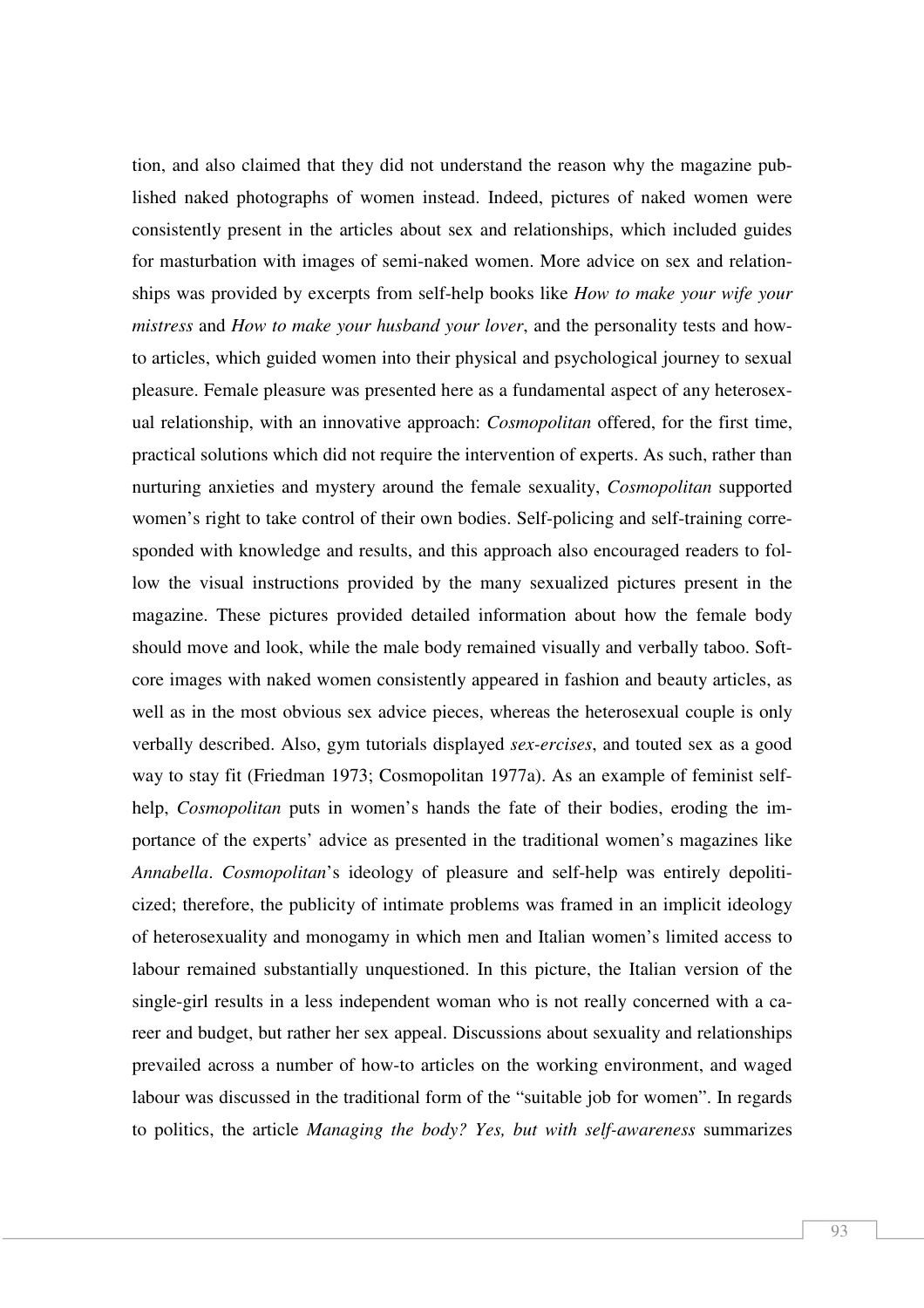well the individualistic and self-reflexive philosophy of the Italian *Cosmopolitan*: «Too many girls don't know, or either face the problem of sexuality. Their emancipation is a cultural question, not political; it is a question of knowledge, not demagogy; of awareness, not superficiality. This is how a woman really establishes herself!» (Oriana 1977).

A few months after the arrival of *Cosmopolitan* on Italian newsstands, Adelina Tattilo, the aforementioned founder of *Playman* and *Men*, launched *Libera*, the first softporn magazine for women distributed in Italy. *Libera*, which literally means "She Free", was a glossy, monthly magazine that cost twice as much as *Cosmopolitan* and attempted what Bob Guccione, founder of *Penthouse*, had tried in the United States with *Viva*, the up-market porn magazine for women (Bronstein 2016). Tattilo penned the editorials every month, in which she presented herself as an Italian aristocratic version of Gurley Brown, someone who was tailoring the audience of the magazine to a group of independent, upper-class businesswomen like her. *Libera*'s naked pictures portrayed film stars like Alain Delon, but also more accessible Italian singers like Califano, and yet most of the erotic articles represented unknown (heterosexual) couples, where the naked female body played a primary role. These photographs have the same visual style of those published in *Playmen*, and the narrative patterns were also very similar to those commonly found in men's magazines. *Libera* lasted only two years, and closed in February 1976, while the male nudes disappeared at the beginning of 1975 without a clear explanation. Rather, following the trend of other Italian women's magazines, *Libera* increased the volume of fashion and beauty articles, and the female soft-core stardom eventually appeared also here in the guise of beauty and fashion models. This case further signals what the Italian fate of the Burt Raynold's centerfold suggested: Italian women could not overturn soft-core iconography as the Americans did. A possible explanation for this is their different relationship to consumerism and waged labour. Indeed, despite *Libera*'s attempt to reach an audience of upper-class businesswomen, the modest results suggest the inconsistency of the project with the reality of the Italian editorial market.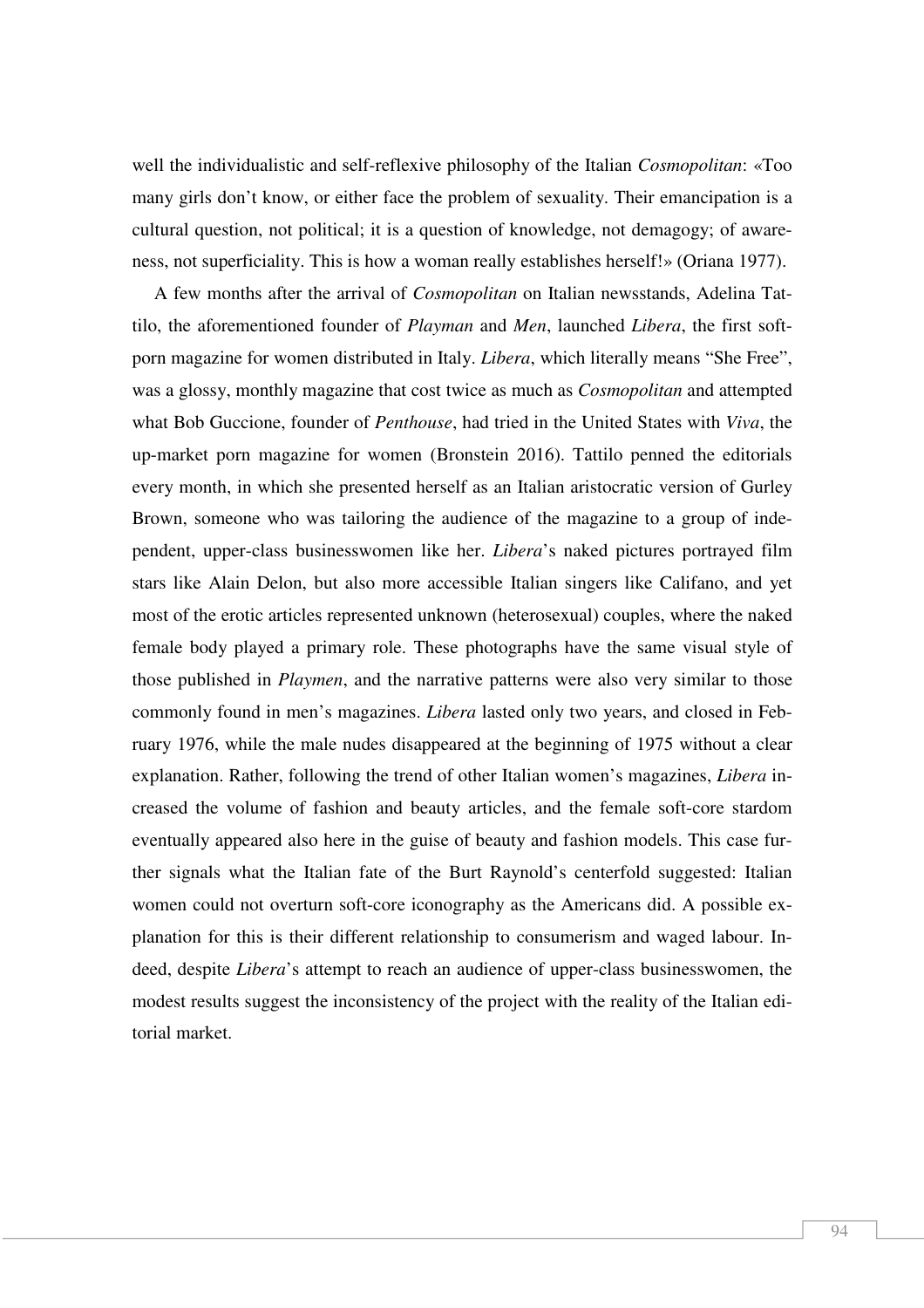#### **5. Conclusions**

As the *Cosmopolitan* sex articles show, mainstream self-help culture was immediately influenced by the feminist agenda. However, I argue that soft-core represented the strongest counter-discourse to feminism out of all the magazines analyzed. The complex meanings attached to soft-core in Italian media culture, from cinema to magazines, suggest that the mainstreaming of this content responded to multiple concerns around (hetero)sexuality, which was portrayed through a set of discourses about pleasure and mass consumption. But also, and this is probably the most important aspect of this process, it demonstrates how women's bodies represented the main sites for the negotiation of these concerns. Indeed, by looking at the women's magazines of the  $1970<sub>s</sub>$ , it is possible to see the first steps for the dissemination of a sexualized-female agency, which is typical of the post-feminist media culture. As such, it represents an anachronistic form of «post-feminist sensibility» in terms of a shift from objectification to subjectification, in which femininity represents a bodily property; and the focus on individualism, choice and empowerment corresponds with the emphasis on self-surveillance, monitoring and self-discipline (Gill 2007)*.* As most of these aspects are typical of neoliberalism and postmodernity, I would also argue that some of them were already germinating in the 1970s as a response to the increased agency of women in the public and private sphere. I believe that the influence of soft-core in gendered mainstream media was an important aspect of this project, which benefitted from the disinterest of the Italian second-wave movement to interrogate the advent of mass pornography as a fully-fledged cultural phenomenon.

In her analysis of contemporary Italian media culture, Maristella Cantini notes that it focuses «on a representation of women and beauty through male hegemonic culture, and very little space is left to enable women's full professional growth, with huge economic repercussions and the consequent stagnation of social and cultural issues» (Cantini 2013, 212). This reflects a socio-cultural reality in which «the occupational situation and the widespread male chauvinism in the workplace contribute to a discouraging environment for women» (Cantini 2013, 217). Looking back at the 1970<sub>s</sub>, and specifically at soft porn magazines, the relationship between sexuality and career achievements existed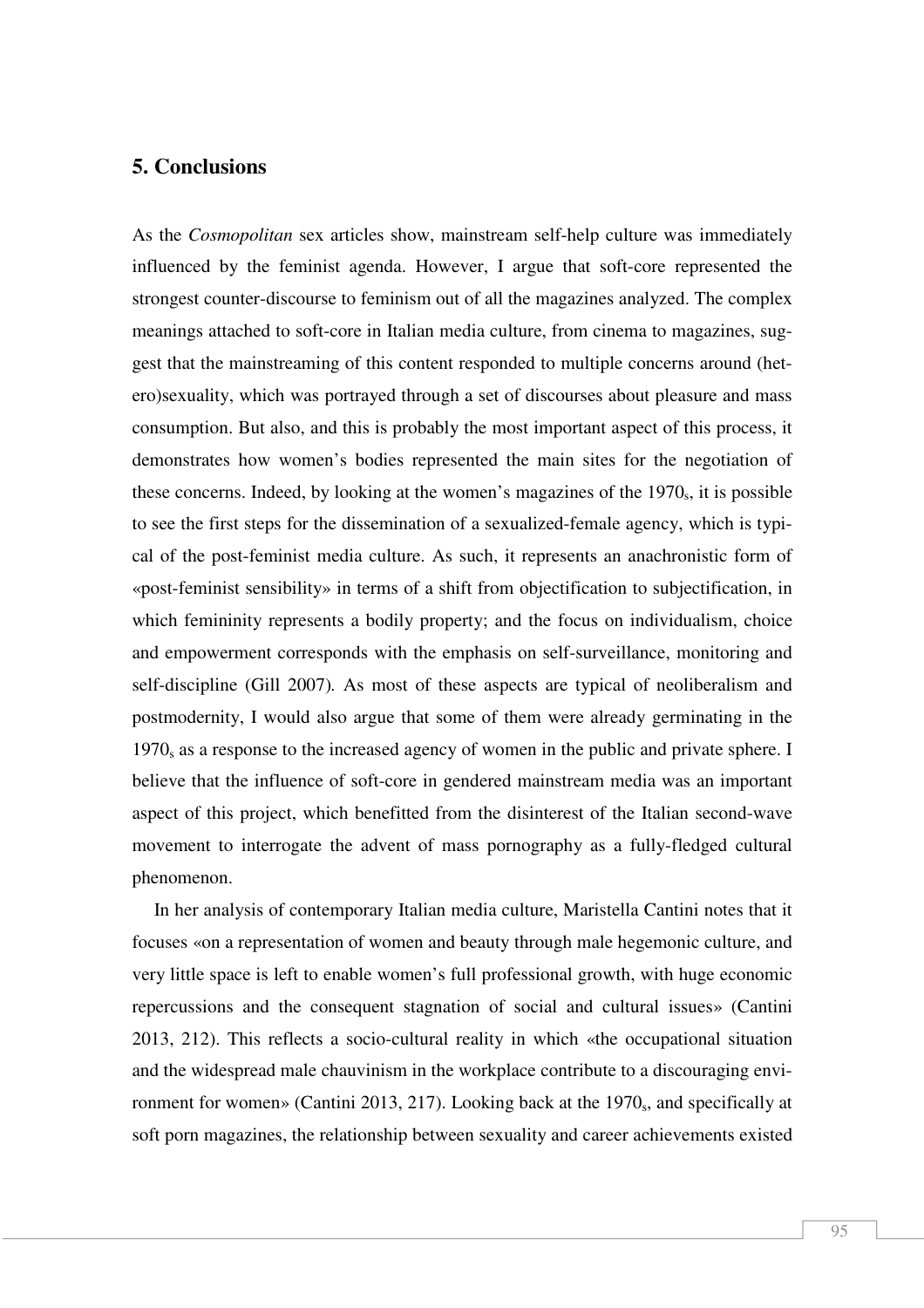as part of a male fantasy, in which younger women are willing to use their bodies for a career in the film industry. By contrast, any correlation between sexual freedom and economic independence is suppressed in *Annabella* and *Cosmopolitan*, which instead assimilated both feminist sex-help and soft-porn imagery to introduce a new model of the sexually available young woman, one who is entirely devoted to the well-being of the heterosexual, monogamous couple. Only *Libera* established a clear link between women's economic status and the consumption of pornography, but it did not succeed in the attempt to create a market for erotica entirely aimed at women because of the limited social mobility that characterized Italian women's condition.

This situation in the media system, coupled with the lack of a structured feminist debate on the sexualization of culture and mass pornography, left the popular representations of sexuality entirely in control of a chauvinist film and editorial industry. Despite the collaborative attitude and the active engagement with most of the cultural industries, the Italian feminist movement underestimated the impact of sexualized representations circulating in media, and therefore did not perceive their powerful influence in women's everyday experiences of sexuality. However, it is too easy to blame the second-wave movement for not taking pornography seriously enough, since «which story one tells about the past is always motivated by the position one occupies or wishes to occupy in the present» (Hemmings 2011, 13). The unsolved question between Italian feminism and pornography still haunts the contemporary debates about the sexualisation of women in media, as well as those about post-feminism, which are still characterized by «moral panics» and the «phantom of the real woman» (Hipkins 2012, 158). It is in the direction of overtaking this impasse that a feminist empirical historiography of global pornography should be undertaken in an effort to address our position in the present and reveal the many complex patterns of negotiation of both feminism and porn in local sexual cultures.

#### **References**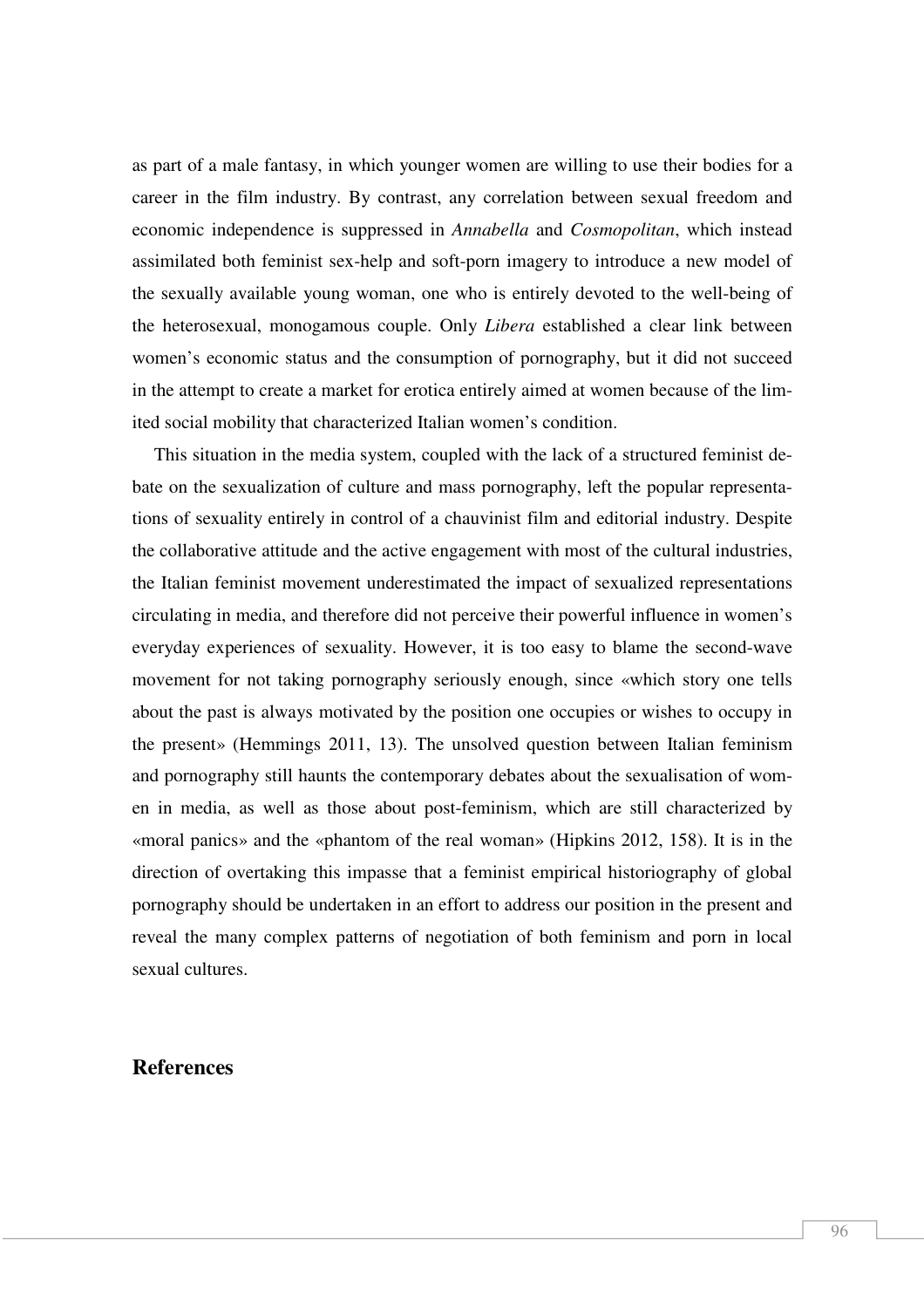- Anon (1973), *Playboy tempo libero,* in «Playboy», Italian edition, a. II, n. 12, December.
- Attwood, F. (2009), *Mainstreaming Sex. The Sexualization of Western Culture*, London-New York, I. B. Tauris.
- Bellumori, C. (1972), *La donna nel cinema contro questo cinema,* in «Bianco e Nero», n.1-2.
- Bernasconi and Playboy (eds.) (1974), *Travestiti, però…,* in «Playboy», Italian edition, a. II, n. 12, December, p. 8.
- Biagini, E. (2018), *L'emersione imprevista. Il movimento delle lesbiche in Italia negli anni '70 e '80,* Pisa, Ets.
- Brandone, G. (1972), *La filosofia di Playboy,* in «Playboy», Italian ed., a. I, n. 2, p. 16.
- Bronstein, C. and Strub, W. (eds.) (2016), *Porno Chic and the Sex Wars. American Sexual Representation in the 1970s,* Amherst, University of Massachussets Press.
- Buonanno, M. (1978), *La donna nella stampa. giornaliste, lettrici e modelli di femminilità,* Roma, Editori riuniti.
- Buonanno, M. (1976), *Naturale come sei. Indagine sulla stampa femminile in Italia*, Rimini, Guaraldi.
- Cantini, M. (ed.) (2013), *Italian Women Filmmakers and the Gendered Screen,* New York, Palgrave-Macmillan.
- Carrano, P. (1977), *Malafemmina. La donna nel cinema italiano*, Rimini, Guaraldi.
- Cif (Centro Italiano Femminile) (1977), *La donna e il cinema 1974-1975: indagine di analisi di contenuto,* Rome, Arti Grafiche Iasillo.
- Cosmopolitan (1977), *Cosa può fare il sesso per te?,* in «Cosmopolitan», a. V, n. 4, April, pp. 62-65.
- Ehrenreich, B. (1983), *Hearts of Men: American Dreams and the Flight from Commitment,* Anchor Book, Doubleday.
- Frabotta, M. *et al*. (1977), *Cinema, letteratura e arti visive. Lessico politico delle donne*, vol. 6, Milano, Gulliver.
- Fraterrigo, E. (2009), *Playboy and the Making of The Good Life in Modern America*, Oxford-New York, Oxford University Press.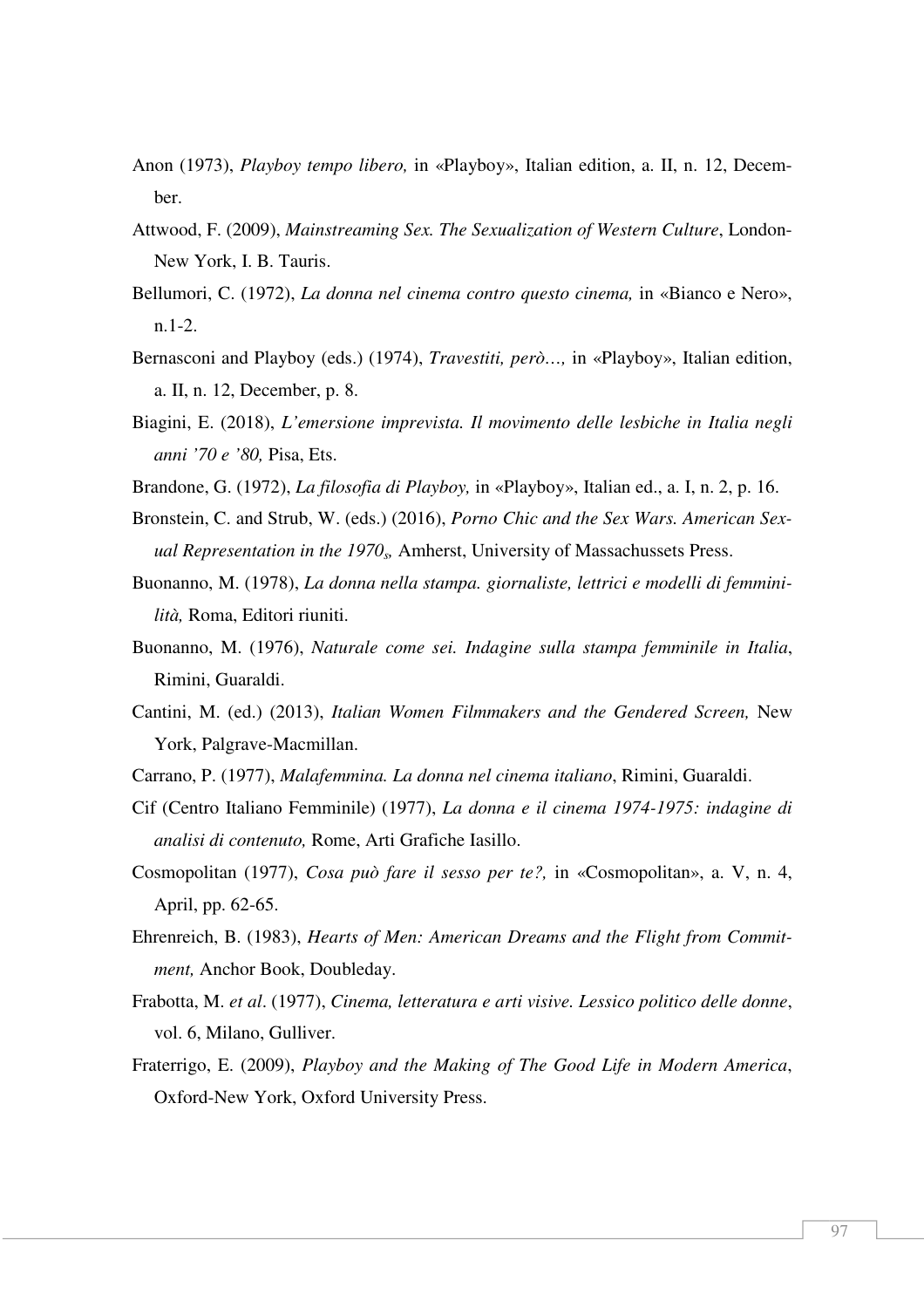- Friedman, I. (1973), *Anche il sesso può farti diventare più snella,* in «Cosmopolitan-Arianna», a. I, n. 2, March, pp. 94-100.
- Garaguso, P. and Renzetti, E. (1978), *La mercificazione dell'immagine femminile nel cinema italiano 1960-71*, Trento, UNIcoop.
- Garofalo, D. and Missero, D. (2018), *"Lontane da Voghera". Italian Housewives as Consumers and Spectators between Public and Private Spheres, 1954-1964,* in «The Italianist», a. XXXVIII, n. 2, pp. 174-188,
- Gill, R. (2007), *Postfeminist Media Culture: Elements of a Sensibility*, in «European Journal of Cultural Studies», a.X, n. 2, pp.147-66.
- Grattarola, F. and Napoli, A. (2014), *Luce rossa. La nascita e le prime fasi del cinema pornografico in Italia,* Guidonia-Monticelli, Iacobelli.
- Greene, G. (1973), *Successo, donne e denaro per l'uomo nudo di Cosmopolitan,* in «Cosmopolitan-Arianna», a. I, n. 2, March, pp. 58-68.
- Greer, G. (1972), *Il nudo non è in vendita,* in «effe», a. I, n. 1, November.
- Haraway, D. (1988), *Situated Knowledges: The Science Question in Feminism and the Privilege of Partial Perspective*, in «Feminist Studies», a. XIV, n. 3, pp. 575-599.
- Harris, L.J. (2017), *"In America è vietato essere brutte": advertising American beauty in the Italian women's magazine* Annabella*, 1945–1965,* in «Modern Italy», a. XXII, n. 1, pp. 35-53.
- Hemmings, C. (2011), *Why Stories Matter. The Political Grammar of Feminist Theory,*  Durham-London, Duke University Press.
- Hipkins, D. (2012), *Who Wants to be a TV Showgirl? Auditions, Talent and Taste in Contemporary Popular Italian Cinema,* in «The Italianist», n. 32, pp. 154-190.
- Illouz, E. (2007), *Cold Intimacies. The Making of Emotional Capitalism,* Cambridge, Polity.
- Kipnis, L. (1992), "(Male) Desire and (Female) Disgust: Reading Hustler", in Grossberg *et al.* (eds.), *Cultural Studies,* Ney York, Routledge.
- Landers, J. (2010), *The Improbable First Century of Cosmopolitan Magazine,* Columbia, University of Missouri Press.
- Maina, G. (2018), *Corpi che si sfogliano. Cinema, generi e sessualità su Cinesex (1969- 1974)*, Pisa ETS.